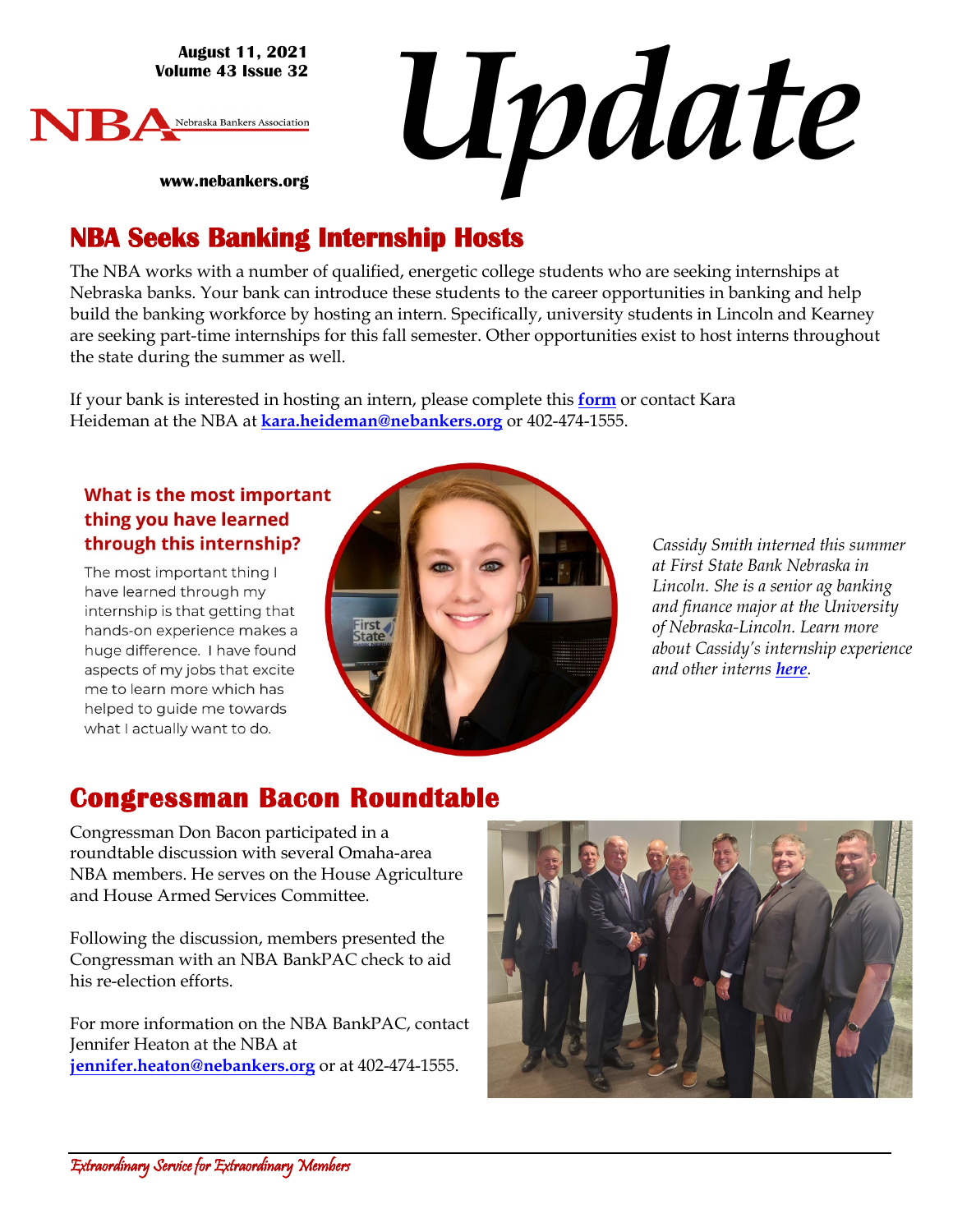# **Senate Passes \$1 Trillion Infrastructure Bill**

On Tuesday, the U.S. Senate approved a \$1 trillion infrastructure bill. About \$550 billion of the planned spending is for physical infrastructure like roads, bridges and waterways. Funding to expand broadband deployment is also included.

The bill also includes a provision that would require cryptocurrency trading platforms and other entities to report digital asset transactions to the Internal Revenue Service. The tax-reporting provision is estimated to raise about \$28 billion over 10 years. Despite significant lobbying from the cryptocurrency industry, an amendment to exclude cryptocurrency software developers and miners from the provision was defeated.

During debate on the bill, the American Bankers Association (ABA) and other trade groups sent a **[letter](https://www.aba.com/advocacy/policy-analysis/joint-trades-letter-to-senate-fca-amendment-2435)** to Senate leaders opposing an amendment offered by Sens. Chuck Grassley (R-Iowa) and Patrick Leahy (D-Vt.) that would make changes to the False Claims Act. The groups noted the proposal could lead to increased false claim liability lenders, harm the housing market and affect the distribution of COVID-related rental and homeowner assistance.

Following the passage of the infrastructure bill, the Senate turned its focus to the \$3.5 trillion budget reconciliation bill. The resolution passed early Wednesday on a 50-49 vote after 14 hours of votes on amendments, including one on **[new account flow reporting requirements](https://bankingjournal.aba.com/2021/08/aba-supports-amendment-blocking-creation-of-new-account-flow-reporting-requirements/)** which was not adopted.

# **CFPB Issues Juneteenth-Related Interpretive Rule**

The Consumer Financial Protection Bureau (CFPB) released an interpretive rule on Juneteenth-related mortgage closing delays and Regulation Z timing requirements. It clarifies that "if the relevant closed-end rescission or TRID time period began on or before June 17, 2021, then June 19, 2021 was considered a business day, but nothing prohibits creditors from providing longer time periods. Therefore, it would also be compliant for creditors to have considered June 19, 2021 a Federal holiday for purposes of these provisions." The ABA has developed a members-only **[staff analysis](https://www.aba.com/advocacy/policy-analysis/cfpb-juneteenth-holiday-impact)** on the rule. **[Read the Rule](https://files.consumerfinance.gov/f/documents/cfpb_juneteenth-holiday_interpretive-rule_2021-08.pdf)**

### **Federal Reserve Small Business Credit Survey Released**

As the COVID-19 pandemic began, traditional financing declined among both non-employer and employer firms. According to Federal Reserve [Small Business Credit Survey,](https://www.fedsmallbusiness.org/medialibrary/FedSmallBusiness/files/2021/2021-sbcs-nonemployer-firms-report) the share of non-employer firms that applied for financing declined from 29% in 2019 to 24% in 2020. The percent of employer firms applying for financing declined from 43% in 2019 to 37% in 2020.

Companies without full-time or part-time employees on payroll sought Paycheck Protection Program (PPP) funds most frequently from banks as opposed to online lenders, credit unions or nonbank finance companies. The survey, which was conducted in Sept. and Oct. of 2020, also found non-employer firms were less likely to access COVID-related small business assistance than employer firms. **[Read the Survey](https://www.fedsmallbusiness.org/medialibrary/FedSmallBusiness/files/2021/2021-sbcs-nonemployer-firms-report)**

### **PPP Purchase Guaranty Procedural Notice**

Banking trade groups, including the ABA, sent a letter to the Small Business Administration urging changes to a recent PPP **[procedural notice](https://www.sba.gov/document/procedural-notice-5000-812316-ppp-guaranty-purchases-charge-offs-lender-servicing-responsibilities)** addressing SBA guaranty purchase and lender servicing responsibilities. The groups called for language to more appropriately reflect the "hold harmless" provision and the 100% guaranty. **[Read the Letter](https://www.aba.com/advocacy/policy-analysis/sba-ltr-revision-lender-certifications)**

2 NBA Update • www.nebankers.org • 08-11-2021 **Extraordinary Service for Extraordinary Members**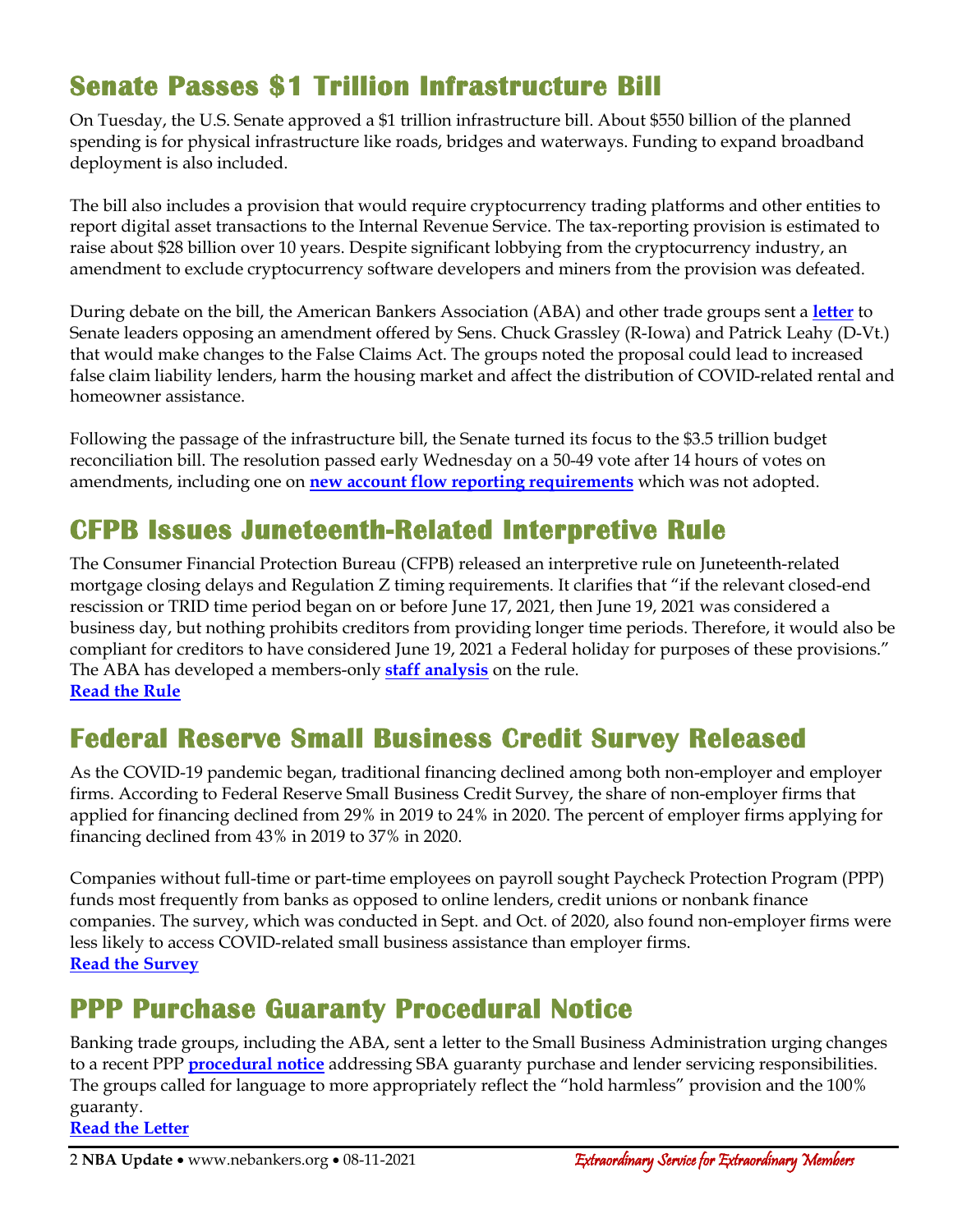# **Last Chance to Register for Bank Compliance School**

#### **Sept. 13-17, Manhattan, Kansas, registration deadline extended to Friday, Aug. 20**

The Bank Compliance School is designed for compliance, audit and management personnel who monitor, manage or assist with compliance laws and regulations. It includes regulations covered in on-site compliance examinations by federal regulatory agencies. The School is designed at a basic to intermediate level for individuals who already have knowledge of banking terms and practices. It is recommended that attendees have a minimum of two-years banking experience as well as compliance responsibilities. **[Brochure](https://img1.wsimg.com/blobby/go/7c1e6403-21fb-4528-bf6c-3772528748a4/downloads/2021%20BCS%20Brochure.pdf?ver=1609266494805) [Schedule](https://img1.wsimg.com/blobby/go/7c1e6403-21fb-4528-bf6c-3772528748a4/downloads/2021%20BCS%20Schedule.pdf?ver=1609265890682) [Register now via Survey Monkey](https://www.surveymonkey.com/r/2021_BCS_Application)**

**Education and Events Calendar** 

- **Aug. 17-18 -** Real Estate Lending Compliance Virtual Conference
- **Aug. 24 –** Opening New Accounts in Nebraska Workshop, Kearney
- **Aug. 25 –** Opening New Accounts in Nebraska Workshop, Lincoln
- **Aug. 31** Webinar: Inclusion and Financial Capability for Nebraska Students
- **Sept. 2**-**3 –** Fall Agri-business Conference, Lincoln
- **Sept. 14**  Essential Teller Issues Virtual Seminar
- **Sept**. **20-21** Fall IRA Essentials Virtual Workshop
- **Sept. 22-23 –** Fall IRA Advanced Virtual Workshop

To register and see the complete event schedule, visit the **[NBA Event Calendar](https://web.nebankers.org/events)**.

## **Rural Broadband Task Force Seeks Business Community Rep**

Nebraska's **[Rural Broadband Task Force](https://ruralbroadband.nebraska.gov/)** is looking for a representative of the Nebraska business community with an interest in rural broadband. The task force meets in person approximately four times a year. Members can participate via video conferencing for up to half of the meetings. Much of the task force's work is done through work groups which may meet two to four times a year via video conferencing. **[Apply](https://governor.nebraska.gov/board-comm-req)**

## **Preferred Vendor: BankMarketingCenter.com**

#### **Step Up Your Bank's Facebook Game**

A lack of resources can keep banks from engaging in social media and reaping the benefits that a strong social media presence presents. Yet, being active on social media is as important now as having a website was 20 years ago.

Keeping up with fresh and engaging content is a challenge no matter your bank's size. Our preferred vendor **[BankMarketingCenter.com](https://www.bankmarketingcenter.com/)** can help solve this problem. Their online marketing portal has an extensive library of customizable Facebook ads on a wide range of banking products, topics and causes. For just \$100 a month, you can *step up your Facebook game*.

**Get started b[y scheduling your tour](https://calendly.com/bankmarketingcenter/demo?utm_source=Facebook) of the marketing portal.**